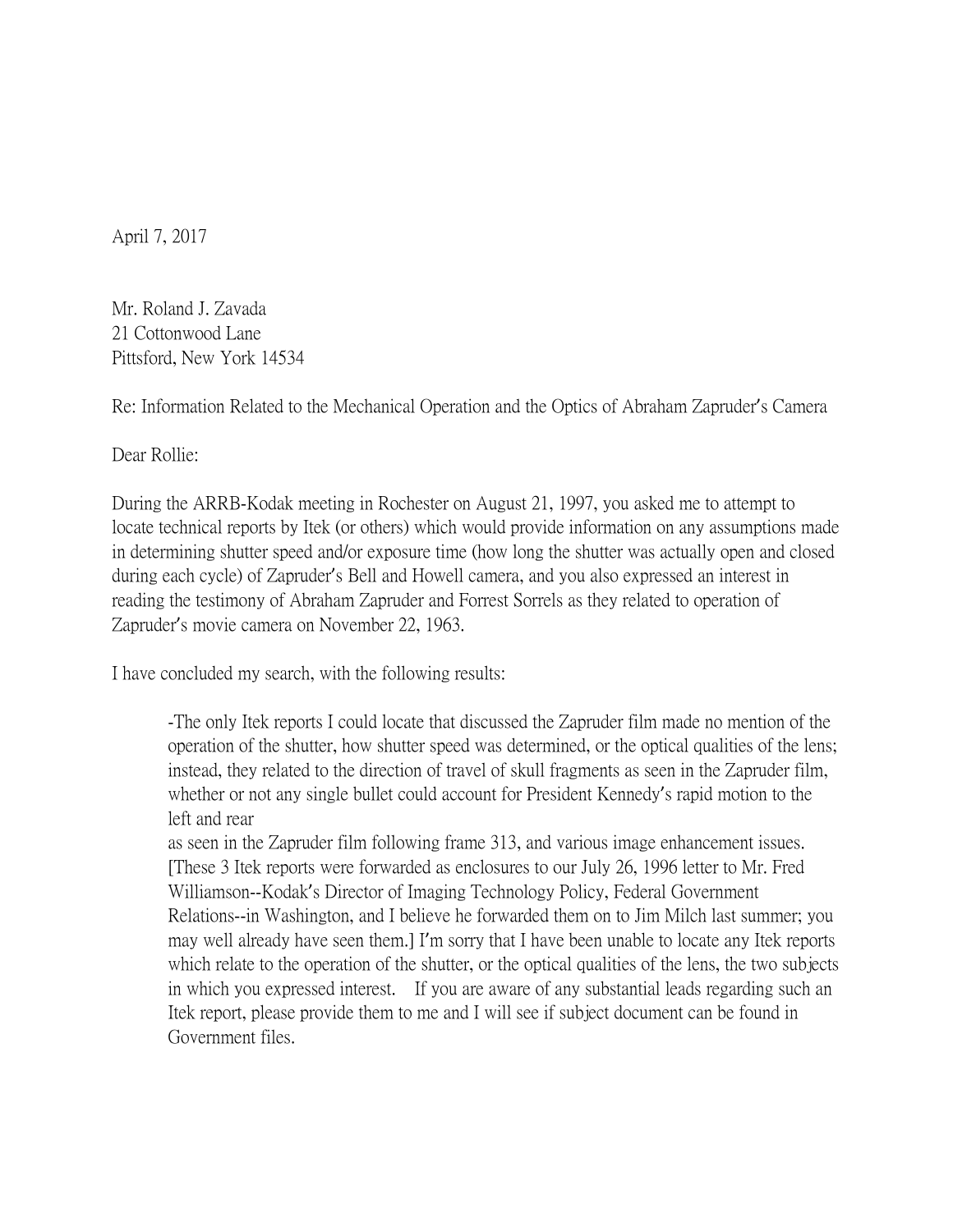Mr. Roland J. Zavada August 27, 1997 Page 2

> -Using Richard Trask's book *Pictures of the Pain* as a research guide, I have used our own research databases here in the office to locate several FBI reports that discuss shutter speed, or Zapruder's camera. I have enclosed the pages from his book in which I located (and have highlighted) research leads, and also enclosed photocopies of the following FBI documents:

-Memo dated 12/5/63 from SAC, Dallas to Director, FBI;

-AIRTEL dated 12/20/63 from SAC, Dallas to Director, FBI;

-Memo dated 12/20/63 from W.D. Griffith to Mr. I.W. Conrad;

-FBI Laboratory Report from FBI Lab in Washington to FBI, Dallas, dated 12/20/63;

-Memo dated 1/24/64 from W. D. Griffith to Mr. Conrad;

-Memo dated 1/31/64 from W. D. Griffith to Mr. Conrad.

-I have enclosed a memo from Dallas SAIC Forrest Sorrels to Inspector Kelley dated 1/22/64, and a 1/27/64 letter from Secret Service Chief Rowley to LIFE Bureau Chief Henry Suydam; both illuminate chain-of-custody issues involving Forrest Sorrels on 11/22/63. (Under separate cover, I have already provided you with the chain-of-custody affidavits and letters executed by Abraham Zapruder on 11/22/63 and 11/25/63.)

-Per your request, I have enclosed the Warren Commission testimony of Abraham Zapruder, and the brief portions of Forrest Sorrels' Warren Commission testimony which pertain to the Zapruder film.

Unfortunately, you will note that none of these documents appear to reveal the methodology of the FBI's shutter speed tests, or any assumptions the FBI made about the shutter operation on Zapruder's Bell and Howell camera.

One item in Trask's book which I found of interest was his mention on page 108 that Bell and Howell had conducted its own shutter speed tests. I have no reason to believe the government ever received a copy of this report; perhaps you can obtain a copy during the course of your work on this project.

If I can be of any further assistance in providing you with government documents related to the